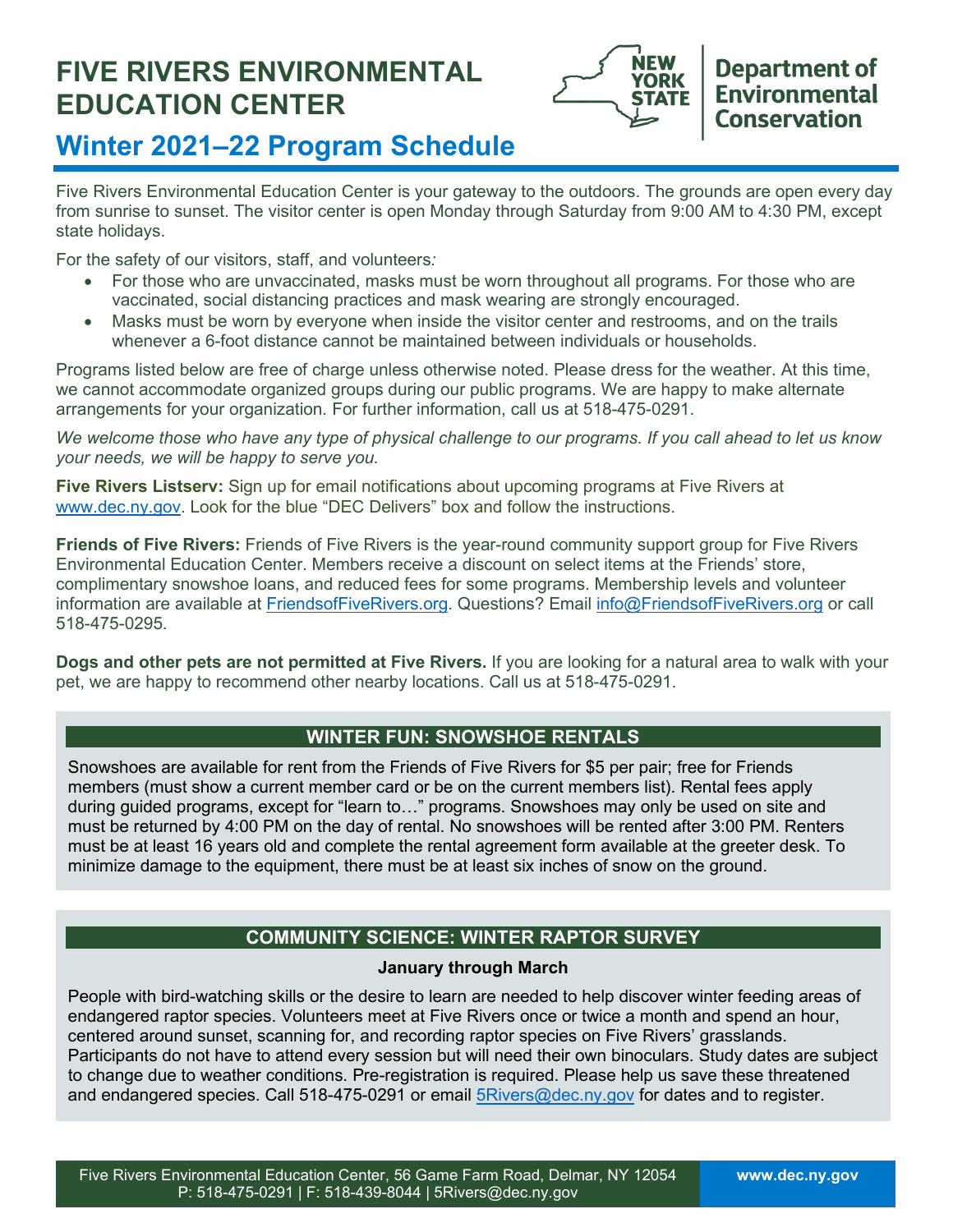# **FRIENDS OF FIVE RIVERS SNOW SNAKE CREATION AND RACING**

Snow snake is a traditional Haudenosaunee game played during the winter. The object of the game is to throw your snow snake (a straight tree branch) the farthest along a smooth trough made in the snow. Snow snakes come in various lengths. Five Rivers' snow snake sessions will demonstrate how to prepare the branch for racing by removing twigs, sanding rough spots, decorating, and waxing. You will head home with a branch, sandpaper, and wax to use for the creation of your own unique snow snake by race day.

Race day is February 24, 2022 (snow date February 25), with heats at 10:00 AM and 1:00 PM.

**For:** All ages; Children under age 18 must be accompanied by an adult

- **One-hour Instructional Sessions:** December 28–30 and February 22 at 10:00 AM, 11:30 AM, 1:00 PM, or 2:30 PM; registration limit of 6 people per session
- **Race Heats:** February 24, 2022 at 10:00 AM or 1:00 PM (snow date February 25)
- **Where:** In person at Five Rivers' amphitheater
- **Fee:** Friends Members = \$15/individual or \$20/family; Non-members = \$20/individual plus \$5 for each additional participant; fees include materials
- Organized groups (Scouts, schools, etc.), please email for rates.

Contact [gsp5rivers@outlook.com](mailto:gsp5rivers@outlook.com) with questions. Pre-registration is required. For detailed information including fees, or to register, visit [FriendsofFiveRivers.org.](https://friendsoffiverivers.org/snow_snake_creation/) (Look under the "New Winter Programs" tab.)

#### Saturday, January 1, 2022, 9:00 AM to 12:00 PM *Community Science:* **NEW YEAR'S BIRD COUNT**

Join local bird experts from the Hudson Mohawk Bird Club for our 41st annual New Year's Day bird count. Over the decades, more than 70 different species have been found at Five Rivers on this day, and the birds found during this long-term study show interesting range changes for many species. Bring binoculars if you have them. Dress warmly. Space is limited. Call **518-475-0291** by Wednesday, December 29, to register. If severe weather is forecast, call on Friday, December 31, to confirm the event will be held.

### Saturday, January 1, 2022, 10:30 AM and 1:00 PM *Adventure NY***: FIRST DAY HIKES**

Happy New Year! Start the year on the right foot with some outdoor fun. We'll stretch our legs and clear our heads on two easy-paced guided walks for all ages. The morning walk will cover about three-quarters of a mile, while the afternoon walk will cover about one and a half miles. Dress for the weather. Space is limited for both guided walks. Call **518-475-0291** by Wednesday, December 29, to register. In the event of severe weather, these programs will be canceled.

#### Saturday, January 8, 10:00 AM *How to Do It: LEARN TO SNOWSHOE for Families*

Never tried snowshoeing before? Now is your chance! We'll go over the basics of how to put snowshoes on (and take them off), walk, and turn. We'll go outside to put our new skills to work on a short walk. Snowshoe rental fees are waived. Call **518-475-0291** by Wednesday, January 5, to register. The outdoor portion of this program will be conducted on foot if there is insufficient snow.

#### Saturday, January 8, 2:00 PM *How to Do It: LEARN TO SNOWSHOE for Ages 10 & up*

Learn some of the history of snowshoeing and then try them out yourself for a walk along the Old Field trail. We'll imagine what it might have been like to use these ancient tools to aid survival, like many of our ancestors did. You'll come away with a newfound appreciation for snowshoeing, which is far more than an outdoor sport. Snowshoe rental fees are waived. To register, call **518-475-0291** by Wednesday, January 5. The outdoor portion of this program will be conducted on foot if there is insufficient snow.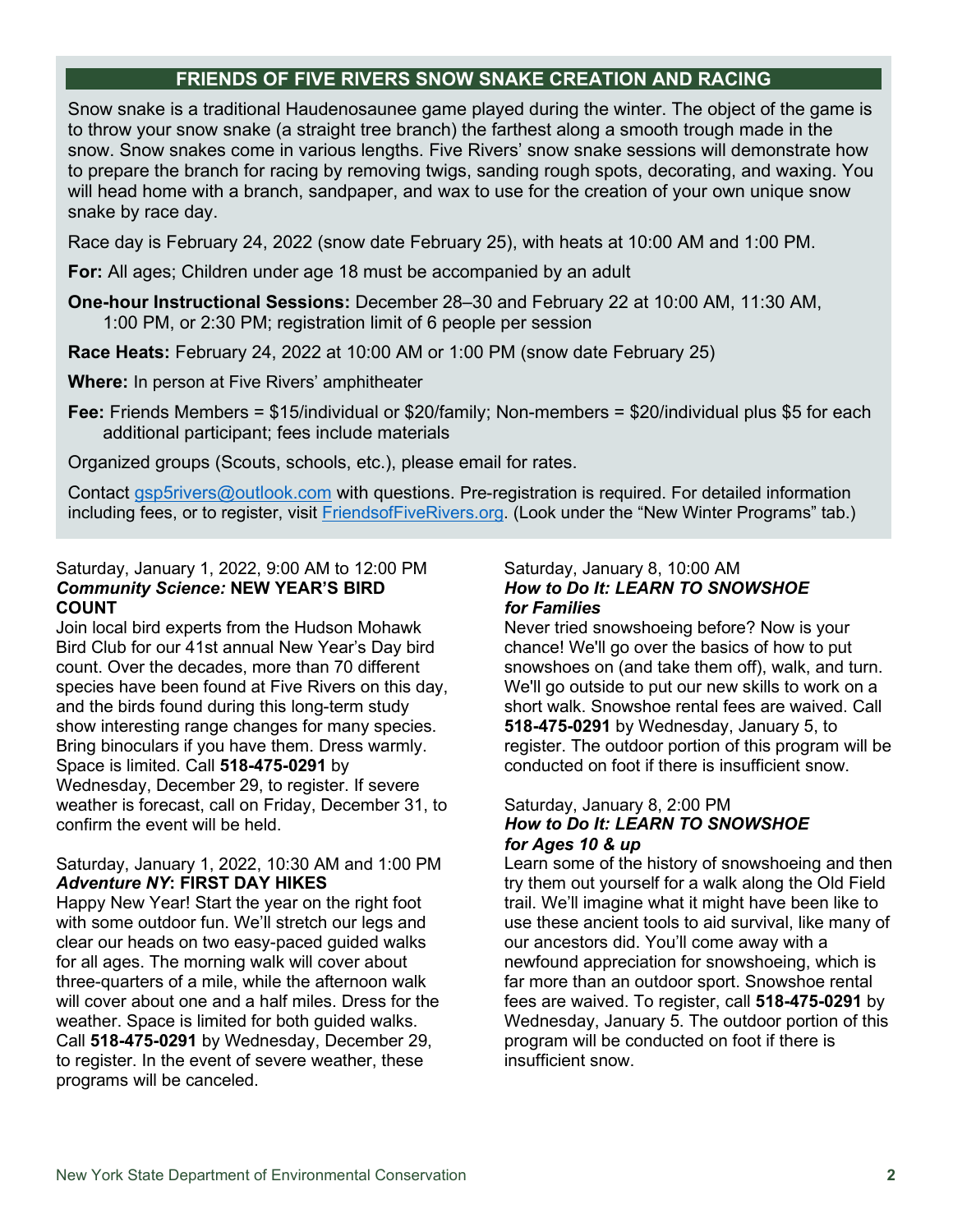## **FRIENDS OF FIVE RIVERS WINTER FAMILY FUN PROGRAM**

Families with young children (pre-school) will gather for the reading of a nature-themed story, then create a project related to the story. Families will then accompany a naturalist on a discovery walk around Five Rivers. Preregistration is required. Visit

[FriendsofFiveRivers.org](https://friendsoffiverivers.org/winter-family-fun/) for further information or to register. (Look under the "New Winter Programs" tab.)

**Who:** Pre-school children and parents/adult caregivers; older siblings welcome on school vacation days

**Maximum Group Size:** 3 families per naturalist

- **When:** 3 sessions January, February, and March – 9:30 to 11:00 AM *or* 10:30 AM to 12:00 PM on Tuesdays *or* Wednesdays each session
- **Where:** meet at Five Rivers' Guided School Program Building
- **Fee:** \$8 for Friends members; \$10 for nonmembers; \$5 materials fee per child

## **FRIENDS OF FIVE RIVERS ADULT EDUCATION – TALK & TREK**

Learn about the natural world with a Friends naturalist. Pre-registration is required. For detailed information, including fees, or to register, visit [FriendsofFiveRivers.org.](https://friendsoffiverivers.org/) (Look under the "New Winter Programs" tab.)

- **Growths Called Galls:** Search for galls to learn where and how they form, and what treasures they hold. Wednesdays, January 5, 12, and 19, from 1:30–3:00 PM
- **Exploring Winter:** Head outdoors to discover life under, in, and above the snow. Thursdays, January 6, 13, 20, 27 and February 3, from 10:00–11:30 AM
- **Laughing Winter Blues Away:** Sample some winter sports and games. Wednesdays, February 2, 9, and 16, from 1:30–3:00 PM
- **Tree ID by Buds and Scars:** Learn the basics of tree identification in winter. Wednesdays, March 9, 16, and 23 from 1:30–3:00 PM *or* Thursdays, March 10,17, and 24, from 1:30– 3:00 PM

## Tuesday, January 11, 8:00 PM *Online Training:* **INTRODUCTION TO THE WINTER RAPTOR SURVEY**

For the past six years, Five Rivers has participated in the state and regional monitoring of winter raptors, assisting biologists in their conservation efforts to help these threatened and endangered species. If you are interested in learning about the survey itself, raptors we survey for, how it is done, and past results please join us for this online introduction to the survey. This program is open to all. If you are interested in joining our team of community scientists, this is a great way learn how the survey is conducted. No experience is needed. To register, call **518-475-0291** by Monday, January 10. You will receive a link to join the training online.

## Saturday, January 22, 10:00 AM *I Bird NY: WHO GIVES A HOOT?*

Our local owls, that's who! Learn which owls live in our area and what they are doing right now. You'll be surprised to find out why February is a very important time for many of them. As a bonus, we'll learn to recognize owl calls, so next time you hear one, you'll know WHOOO is calling. To register, call **518-475-0291** by Wednesday, January 19.

# **FRIENDS OF FIVE RIVERS MAPLE SUGARING AT HOME**

Learn how to make maple syrup at home in time for the sap run. Spend an hour with a Friends naturalist learning how to identify a maple tree, tap a spile, and collect sap. View one method for evaporating sap to syrup at home and ask questions before leaving with a spile and a smile. Pre-registration is required. Visit [FriendsofFiveRivers.org](https://friendsoffiverivers.org/maple_sugaring_at_home/) for further information or to register. (Look under the "New Winter Programs" tab.)

- **For:** Individuals, families, friend pods (6 people maximum)
- **When:** February 7, 14 or 23 at 10:00 AM, 11:00 AM, 1:00 PM, 2:00 PM, or 3:00 PM
- **Where:** Meet at Five Rivers' Guided School Program Building
- **Fee:** Friends members = \$15/individual or  $$20/family; Non-members = $20 +$ \$5/each additional participant in pod (fee includes spile and reference booklet)